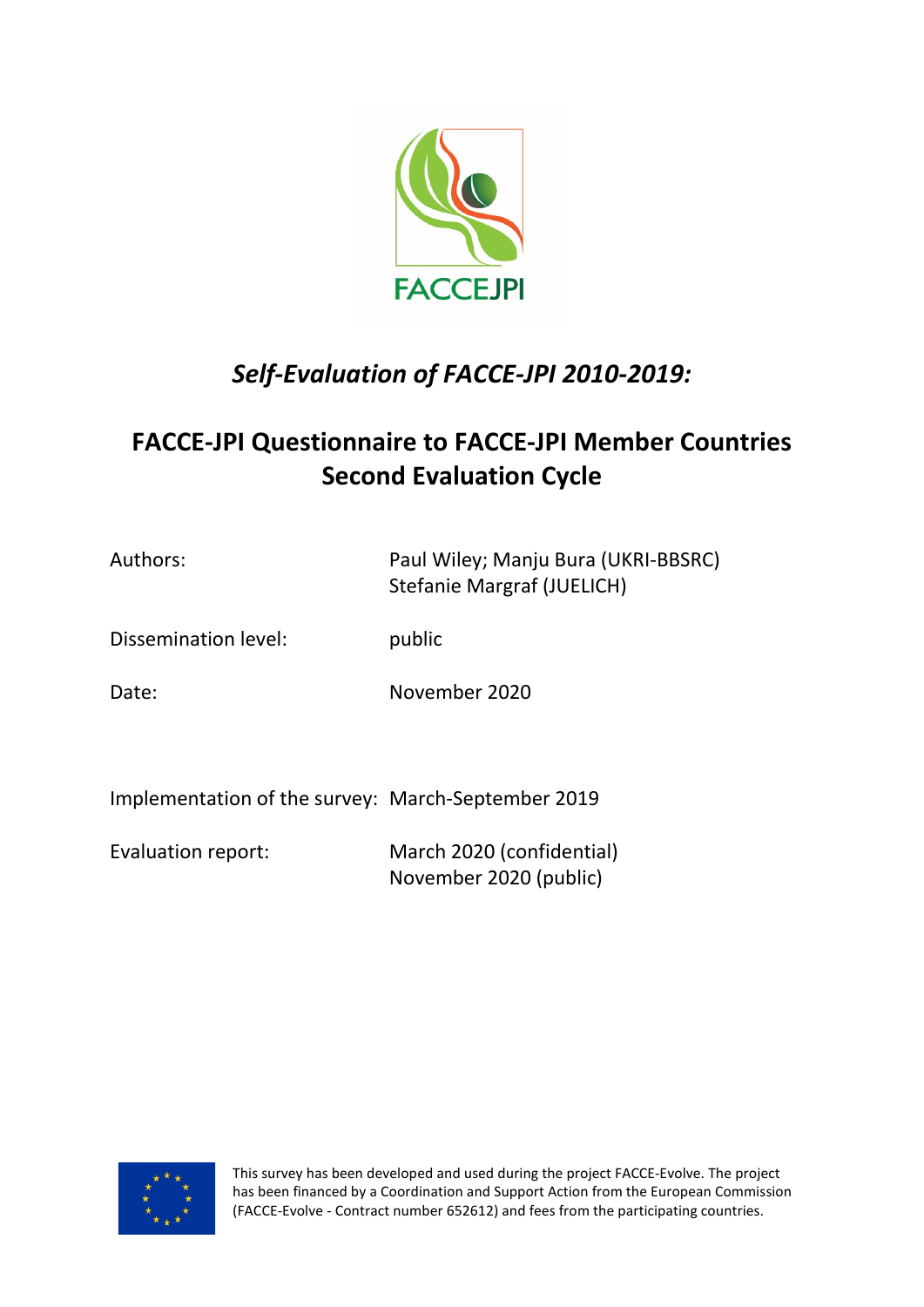

## **Introduction**

*To be able to assess the progress of the FACCE-JPI, it was decided by the FACCE-JPI Governing Board to initiate an evaluation of the joint activities of FACCE-JPI. The first step of this evaluation is to assess the ability of FACCE-JPI to align national and European research programmes. In this context, the first round of evaluation of FACCE-JPI was concluded in December 2016, analysing the period from October 2010 until December 2015.* 

*Alignment is a continuous process, which requires iterative monitoring and evaluation. As part of this work, FACCE-JPI is conducting the second round of evaluation to analyse the perceptions and expectations among the Members of the FACCE-JPI Governing Board on the ability of FACCE-JPI to align national research programmes. The data collected from this exercise will be compared with the information gathered through the first survey to Governing Board Members, implemented six years after the start of FACCE-JPI. This will enable us to assess the progress of FACCE-JPI towards alignment and to identify areas where further effort is needed.* 

*The report on the second round of evaluation will be complemented with an analysis on the high quality transnational research activities within FACCE-JPI.*

*The questionnaire is divided into the following sections:*

- *1. Information about you and your organisation*
- *2. Coordination among FACCE-JPI members*
- *3. Alignment of national research strategies*
- *4. FACCE-JPI joint actions*
- *5. Review of recommendations from first evaluation cycle*
- *6. Future expectations*
- *7. Further comments*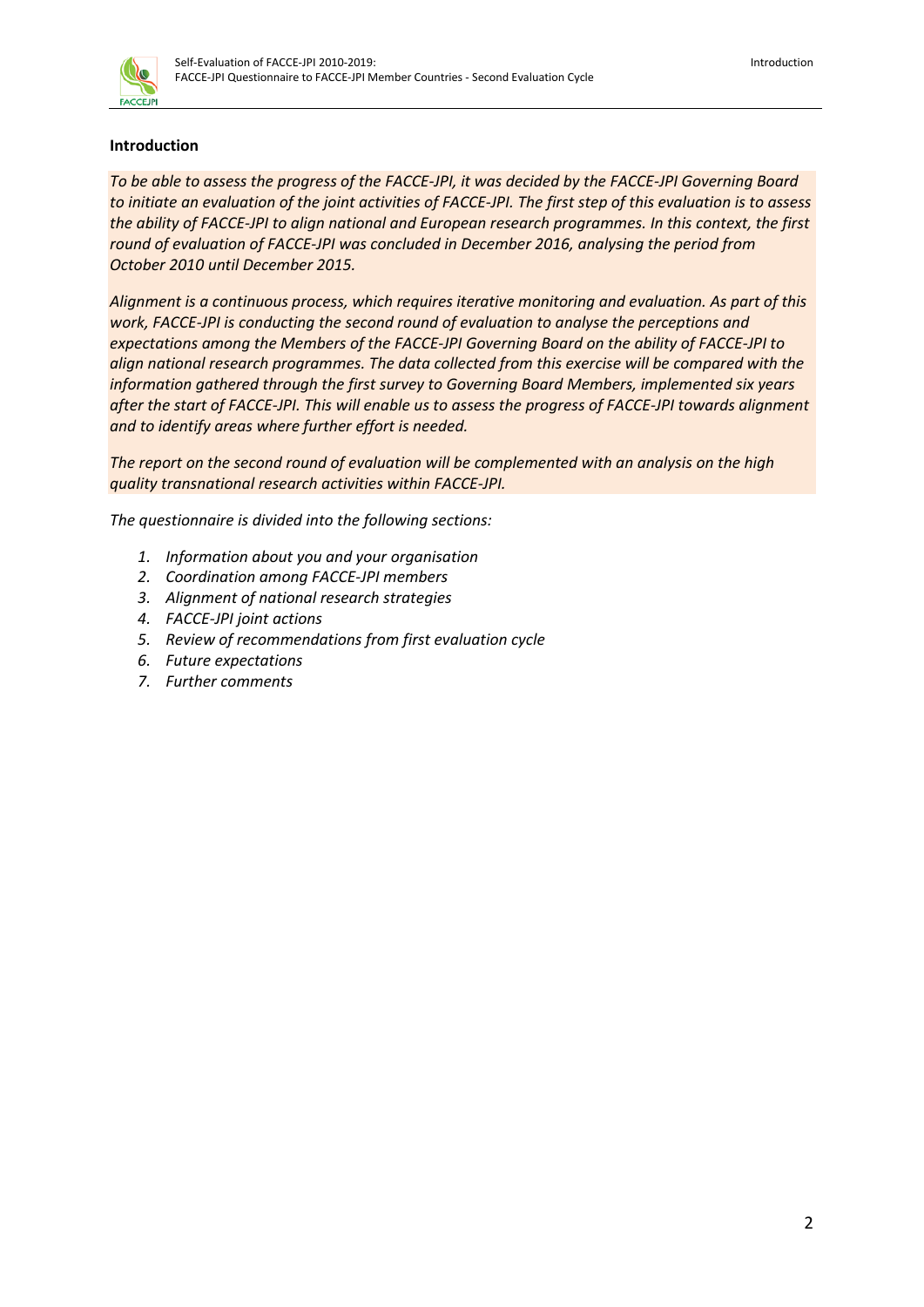

## **Section 1 - Information about you and your organisation**

*This first section concerns the background information of you and your organisation. Please provide us with information that characterises you, your organisation and the country you represent in the FACCE-JPI Governing Board.*

1) Please provide:

Name: Organisation: Your position in your organisation: Country represented by you in the FACCE-JPI Governing Board: E-mail Address: Phone Number:

- 2) Which of the following describes the **primary** function of your organisation?
	- a) Funding organisation
	- b) Ministry
	- c) Research organisation
	- d) Other, please specify
- 3) Are you completing this survey jointly with a second GB member from your country?
	- a) Yes (please provide background information of the other GB member below)
	- b) No (answers represent individual GB member's view)

*If Yes:*

*4) Please provide the details of the second GB member:*

Name: Organisation: Position in the organisation: Country represented in the FACCE-JPI Governing Board: E-mail Address: Phone Number:

5) *Also for the second GB member:*

Which of the following describes the **primary** function of second GB member's organisation?

- a) Funding organisation
- b) Ministry
- c) Research organisation
- d) Other, please specify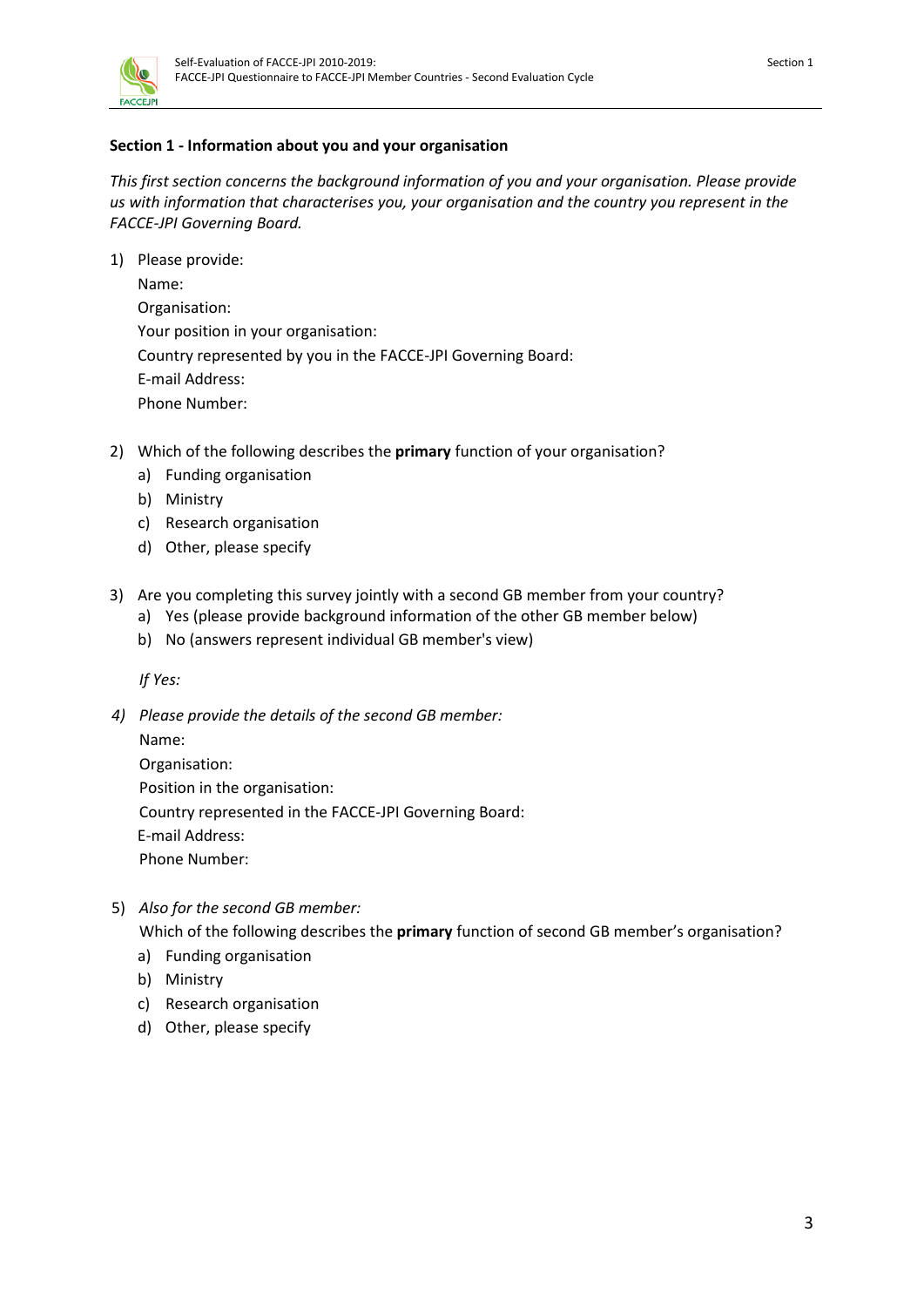

## **Section 2 – Coordination among FACCE-JPI members**

*Section 2 concerns the FACCE-JPI ability to coordinate among the FACCE-JPI members. Although the main purpose of the survey is to evaluate FACCE-JPI's alignment of national and European programmes, the opportunity is taken to gather GB members' views on organisational aspects of FACCE-JPI. The questions in this section refer to internal FACCE-JPI processes, rather than to the FACCE-JPI actions themselves.*

- 6) To what extent do you agree that FACCE-JPI has established efficient decision making procedures?
	- 5. Very large extent
	- 4. Large extent
	- 3. Moderate extent
	- 2. Small extent
	- 1. Very small extent
	- 0. Not at all
- 7) Please describe any cases where FACCE-JPI has worked well in this aspect:
- 8) If you have any suggestions for improvement of the FACCE-JPI decision making procedures, please elaborate:
- 9) To what extent do you agree that the current methodology of developing Strategic Research Agenda (SRA)<sup>[1](#page-3-0)</sup> and Implementation Plan (IP)<sup>[2](#page-3-1)</sup> are effective and efficient:
	- 5. Very large extent
	- 4. Large extent
	- 3. Moderate extent
	- 2. Small extent
	- 1. Very small extent
	- 0. Not at all
- 10) If you have any suggestions for improving the process of developing SRAs and IPs in future, please elaborate:
- 11) To which extent do you agree that, as a GB member, you receive enough and appropriate information about on-going FACCE-JPI actions:
	- 5. Very large extent
	- 4. Large extent
	- 3. Moderate extent
	- 2. Small extent
	- 1. Very small extent
	- 0. Not at all
- 12) If you have any comments, please elaborate (e.g. what communications would you like to receive about FACCE-JPI activities?):

<span id="page-3-0"></span> <sup>1</sup> <https://www.faccejpi.com/medias/FACCE-JPI-SRA-2016>

<span id="page-3-1"></span><sup>2</sup> <https://www.faccejpi.com/medias/New-IP>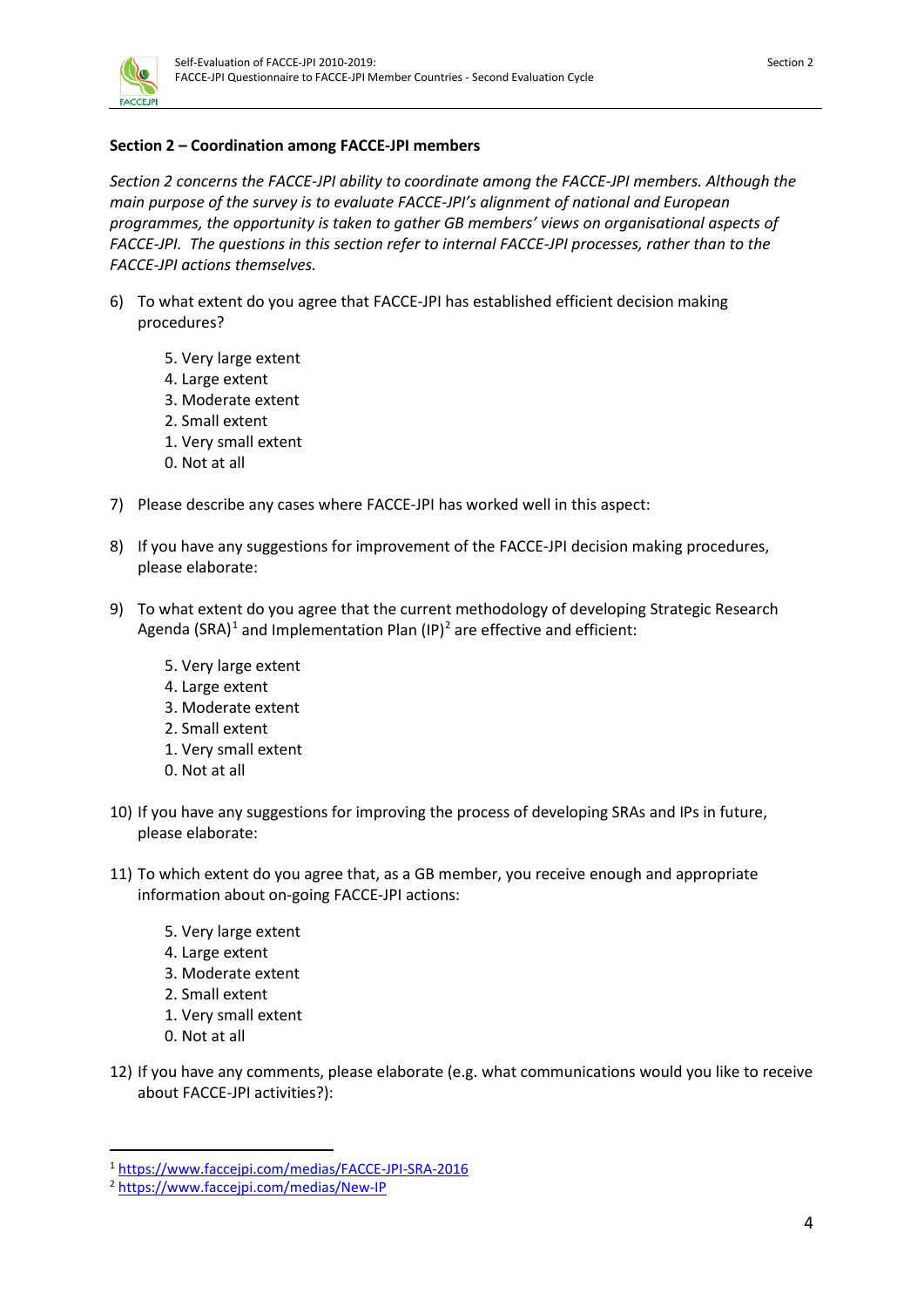

## **Section 3 – Alignment of national research strategies**

*Section 3 concerns the ability of FACCE-JPI to facilitate the necessary decision procedures for alignment of the national research strategies within food security, agriculture and climate change.* 

- 13) To which extent do you agree that the FACCE-JPI Strategic Research Agenda has influenced the focus of the national research programmes in the area of food security, agriculture and climate change in your country:
	- 5. Very large extent
	- 4. Large extent
	- 3. Moderate extent
	- 2. Small extent
	- 1. Very small extent
	- 0. Not at all
- 14) If you have specific examples of how the FACCE-JPI Strategic Research Agenda has influenced in the above context, please elaborate:
- 15) To which extent do you agree that the FACCE-JPI Strategic Research Agenda reflects the research priorities of your country:
	- 5. Very large extent
	- 4. Large extent
	- 3. Moderate extent
	- 2. Small extent
	- 1. Very small extent
	- 0. Not at all
- 16) If you have any comments or specific examples, please elaborate:
- 17) If you have any comments on the alignment of research strategies, in particular, examples of where alignment has been especially effective, and in which Core Theme or research areas, please elaborate:

*(Note: Core Themes: 1. Sustainable food security under climate change; 2. Environmentally sustainable intensification of agricultural systems; 3. Developing synergies and reducing tradeoffs between food supply, biodiversity and ecosystem services; 4. Adaptation to Climate Change, and 5. Mitigation of Climate Change)*

- 18) If any, what do you regard to be the main obstacles for the adoption of the FACCE-JPI's Strategic Research Agenda into the national research programmes in your country, and how could these be overcome?
- 19) To which extent do you agree that FACCE-JPI has contributed to avoiding duplication and filling gaps between FACCE-JPI participating countries:
	- 5. Very large extent
	- 4. Large extent
	- 3. Moderate extent
	- 2. Small extent
	- 1. Very small extent
	- 0. Not at all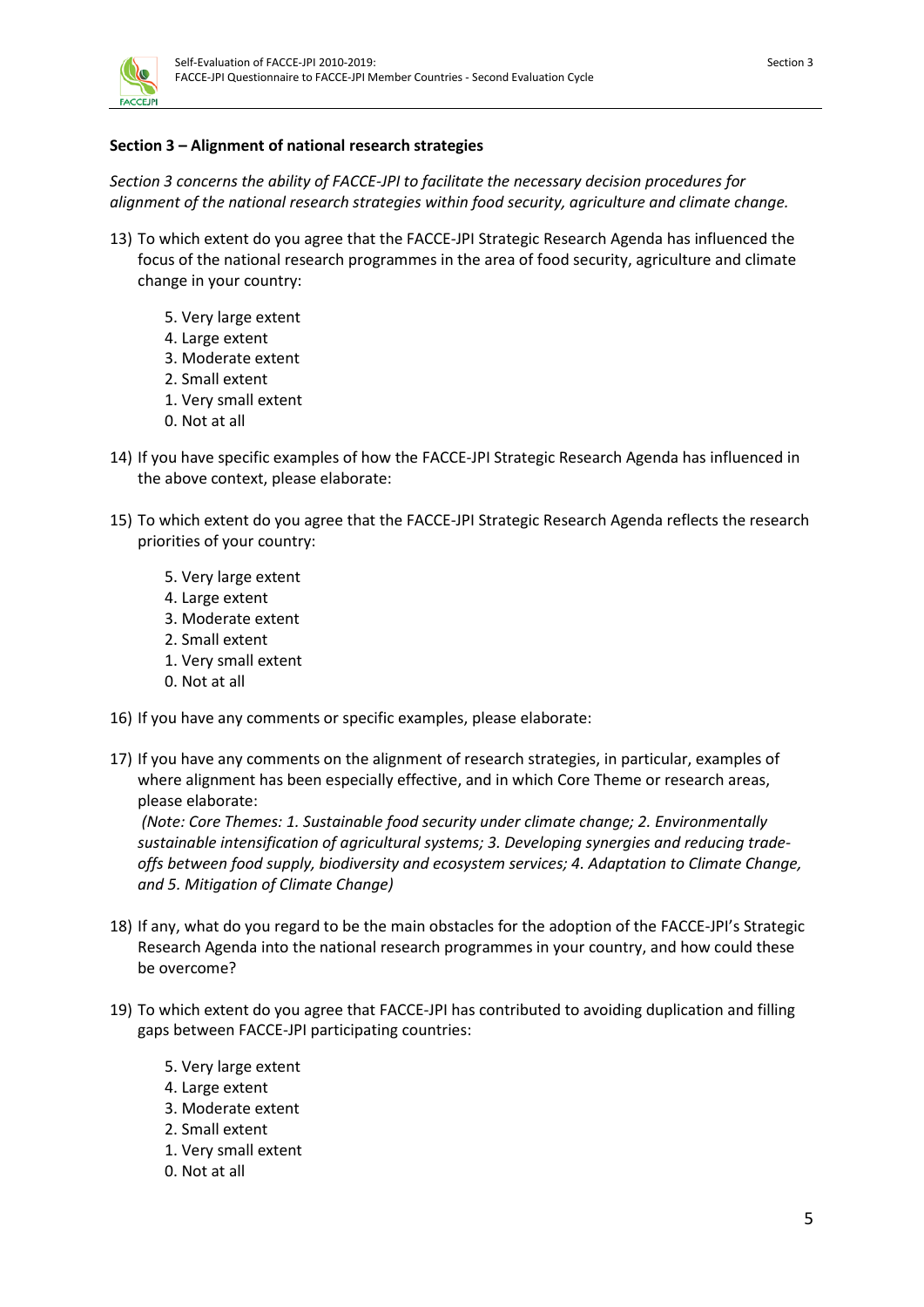20) If you have any specific examples or additional comments, please elaborate: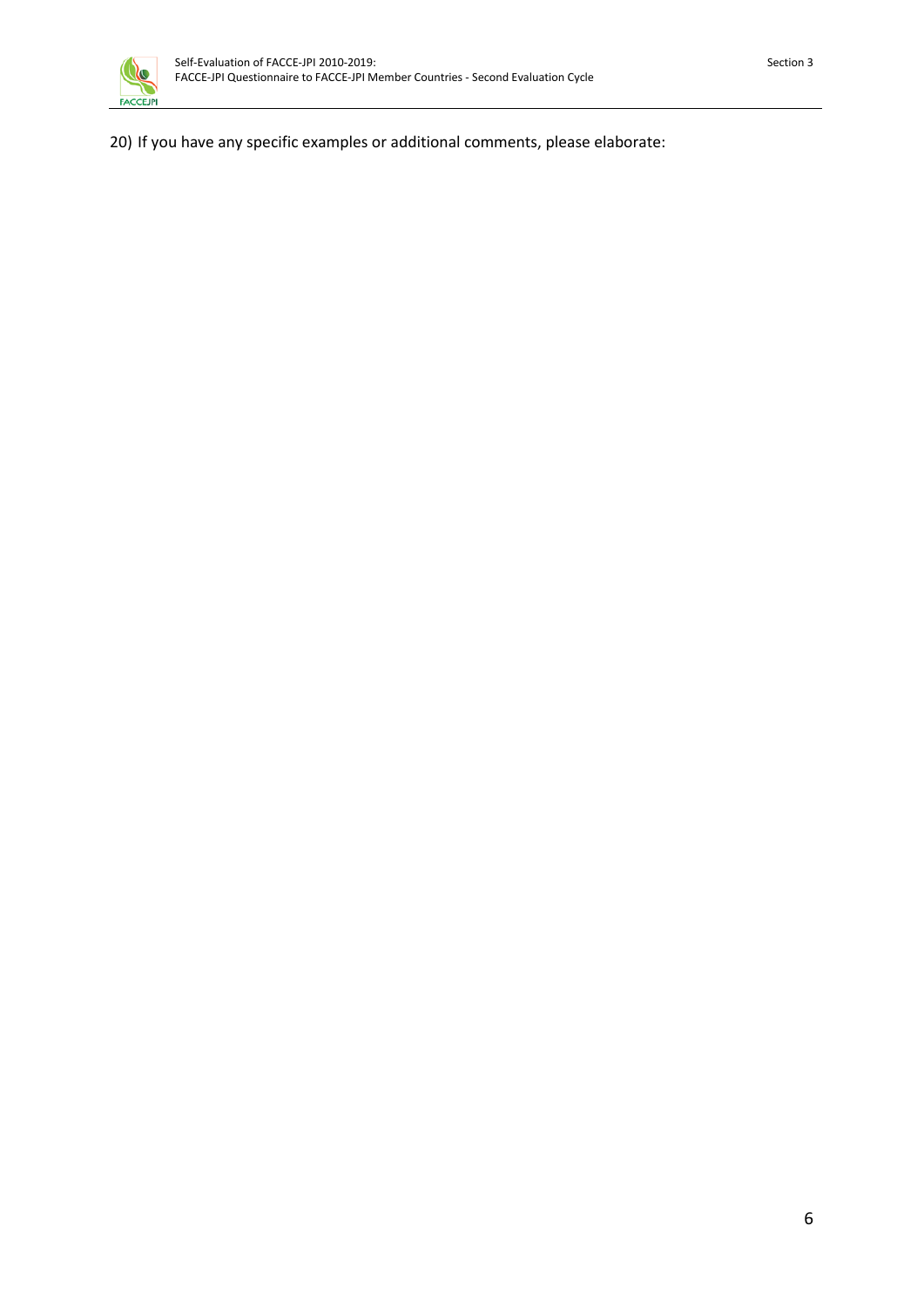

## **Section 4 – FACCE-JPI joint actions**

*Section 4 addresses the effectiveness of the different instruments used by FACCE-JPI. This section is divided into four subsections:* 

- *4A) Transnational calls/ funding activities*
- *4B) Alignment activities*
- *4C) Exploring activities*
- *4D) FACCE-JPI joint actions – general aspects*

#### *4A) Transnational calls/ funding activities*

- 21) To which extent do you agree that **transnational calls** are effective in addressing the aims and objectives of FACCE-JPI:
	- 5. Very large extent
	- 4. Large extent
	- 3. Moderate extent
	- 2. Small extent
	- 1. Very small extent
	- 0. Not at all
- 22) If you have any specific examples or comments, please elaborate:
- 23) To which extent do you agree that **European Joint Programmes (e.g. EJP SOIL)** are/will be effective in addressing the aims and objectives of FACCE-JPI:
	- 5. Very large extent
	- 4. Large extent
	- 3. Moderate extent
	- 2. Small extent
	- 1. Very small extent
	- 0. Not at all
- 24) If you have any specific examples or comments, please elaborate:
- 25) To which extent do you agree that **transnational calls / funding activities at large** are effective in addressing the aims and objectives of FACCE-JPI:
	- 5. Very large extent
	- 4. Large extent
	- 3. Moderate extent
	- 2. Small extent
	- 1. Very small extent
	- 0. Not at all
- 26) If you have any specific examples or comments (especially if you do not agree that **transnational calls / funding activities at large** are effective in addressing the aims and objectives of FACCE-JPI), please elaborate: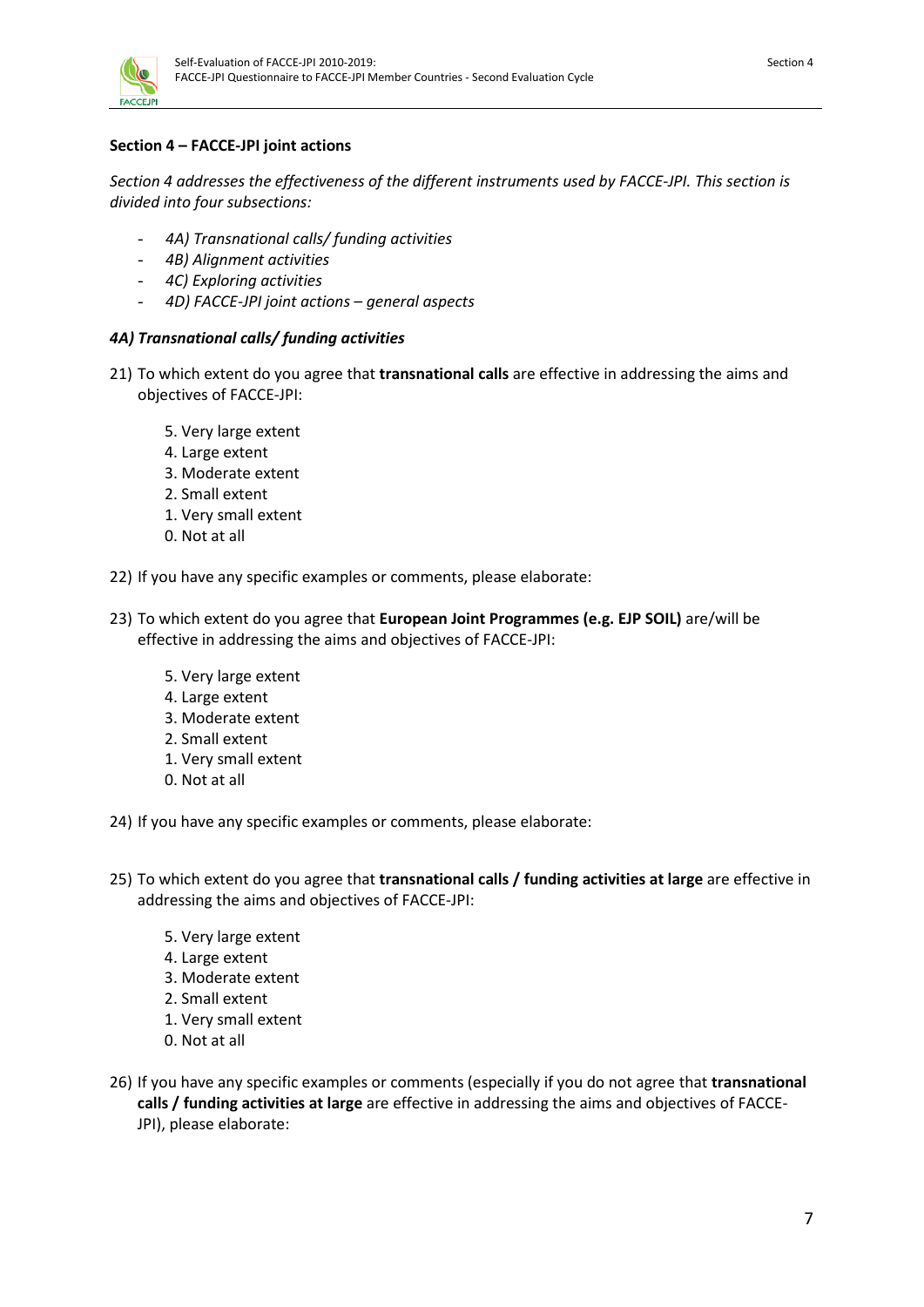

### *4B) Alignment activities*

- 27) To which extent do you agree that **Knowledge Hubs (e.g. MACSUR)** are effective in addressing the aims and objectives of FACCE-JPI:
	- 5. Very large extent
	- 4. Large extent
	- 3. Moderate extent
	- 2. Small extent
	- 1. Very small extent
	- 0. Not at all
- 28) If you have any specific examples or comments, please elaborate:
- 29) To which extent do you agree that **Knowledge Networks (e.g. KNSI)** are effective in addressing the aims and objectives of FACCE-JPI:
	- 5. Very large extent
	- 4. Large extent
	- 3. Moderate extent
	- 2. Small extent
	- 1. Very small extent
	- 0. Not at all
- 30) If you have any specific examples or comments, please elaborate:
- 31) To which extent do you agree that **Thematic Annual Programming (e.g. TAP SOIL)** is effective in addressing the aims and objectives of FACCE-JPI:
	- 5. Very large extent
	- 4. Large extent
	- 3. Moderate extent
	- 2. Small extent
	- 1. Very small extent
	- 0. Not at all
- 32) If you have any specific examples or comments, please elaborate:
- 33) To which extent do you agree that **alignment activities at large** are effective in addressing the aims and objectives of FACCE-JPI:
	- 5. Very large extent
	- 4. Large extent
	- 3. Moderate extent
	- 2. Small extent
	- 1. Very small extent
	- 0. Not at all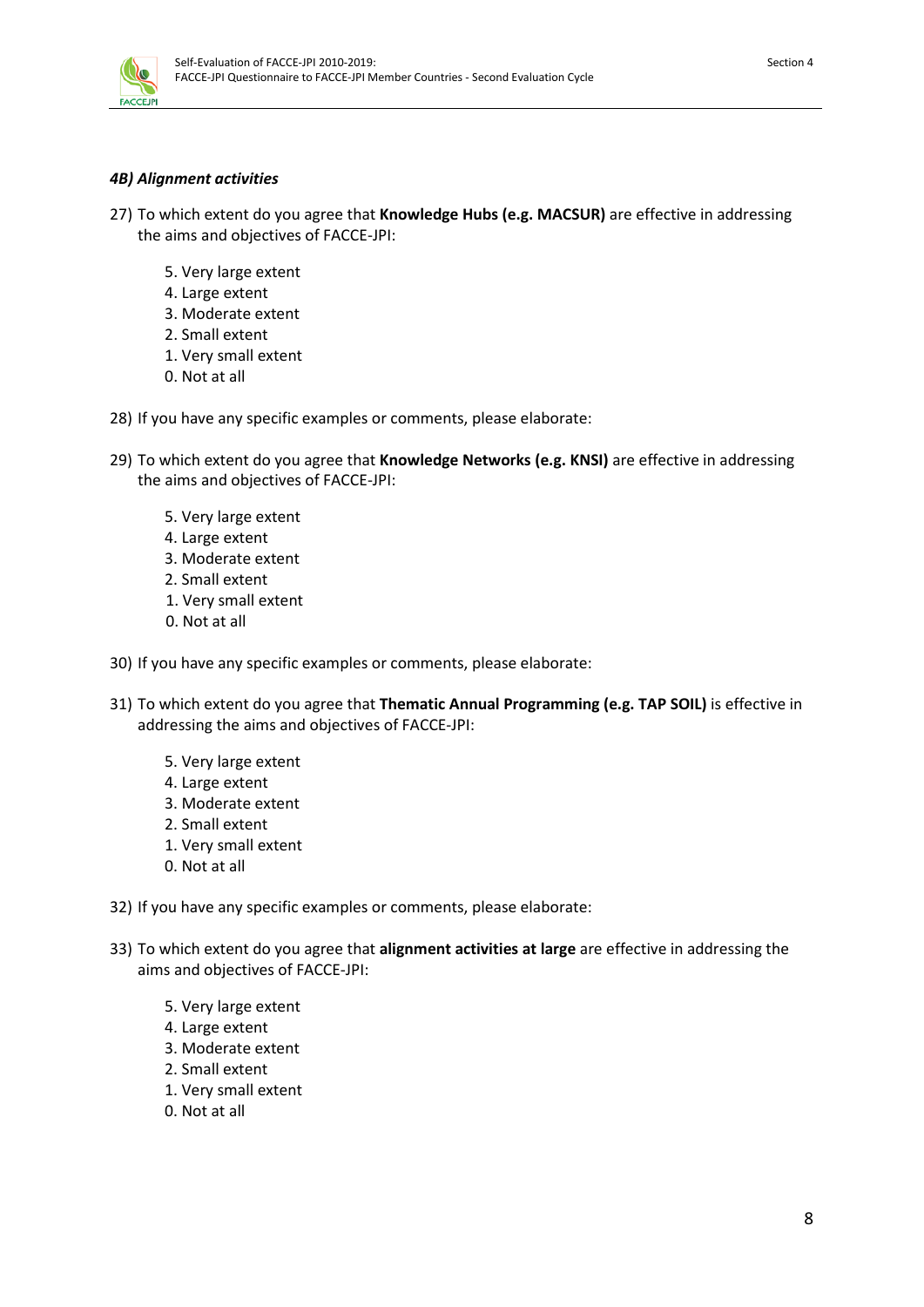

34) If you have any specific examples or comments (especially if you do not agree that **alignment activities at large** are effective in addressing the aims and objectives of FACCE-JPI), please elaborate:

### *4C) Exploring activities*

- 35) To which extent do you agree that **Exploratory Workshops** are effective in addressing the aims and objectives of FACCE-JPI:
	- 5. Very large extent
	- 4. Large extent
	- 3. Moderate extent
	- 2. Small extent
	- 1. Very small extent
	- 0. Not at all
- 36) If you have any specific examples or comments, please elaborate:
- 37) To which extent do you agree that **exploring activities at large** are effective in addressing the aims and objectives of FACCE-JPI:
	- 5. Very large extent
	- 4. Large extent
	- 3. Moderate extent
	- 2. Small extent
	- 1. Very small extent
	- 0. Not at all
- 38) If you have any specific examples or comments (especially if you do not agree that transnational **exploring activities at large** are effective in addressing the aims and objectives of FACCE-JPI), please elaborate:

#### *4D) FACCE-JPI joint actions – general aspects*

- 39) Are there any type of actions or instruments that you think are missing and should be implemented or used by FACCE-JPI and why? Please elaborate:
- 40) To which extent do you agree that the FACCE-JPI actions to date are relevant for your country:
	- 5. Very large extent
	- 4. Large extent
	- 3. Moderate extent
	- 2. Small extent
	- 1. Very small extent
	- 0. Not at all

#### 41) If you have any specific examples or comments, please elaborate: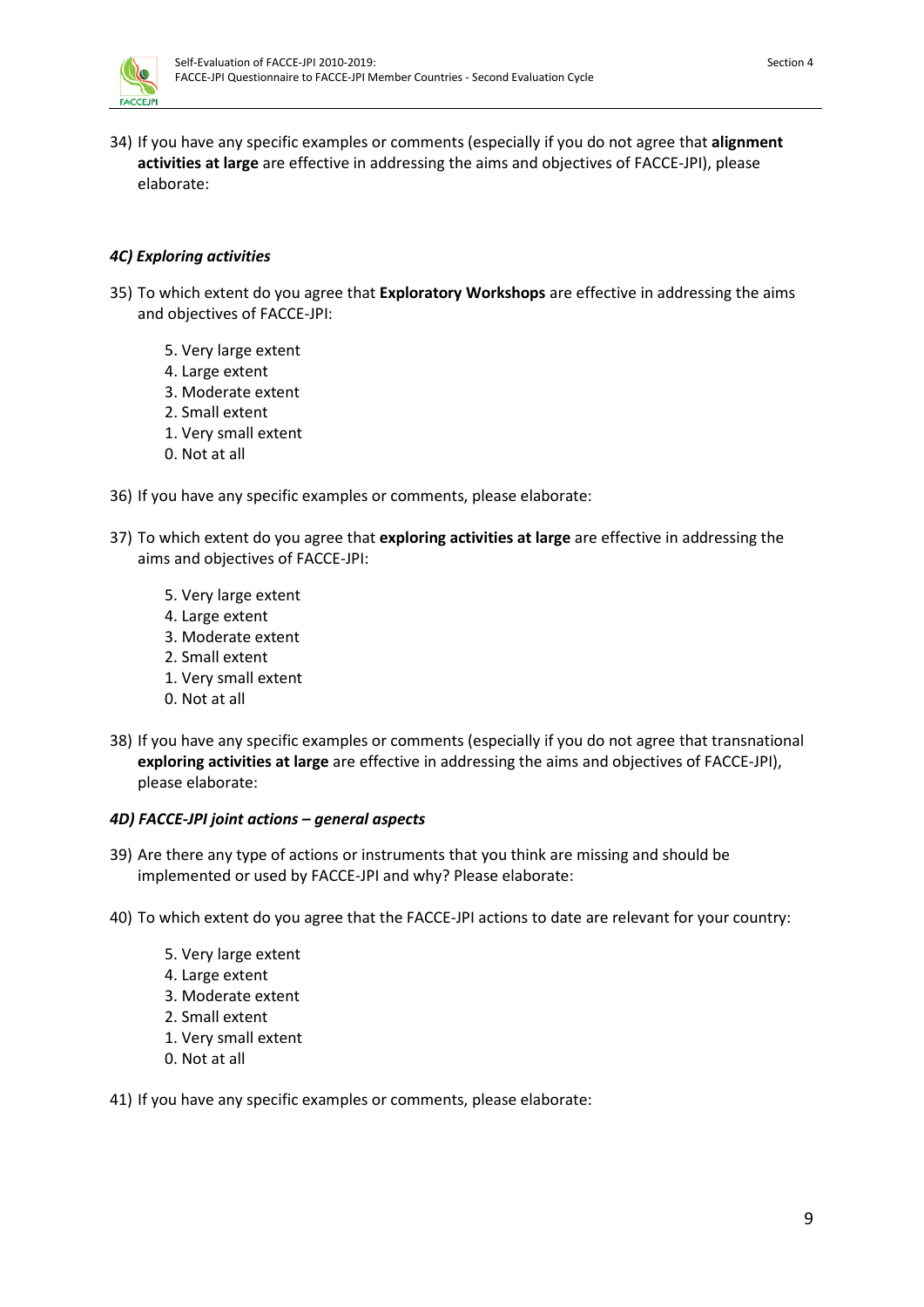

- 42) To which extent do you consider beneficial the inclusion of international partners (outside of Europe) in FACCE-JPI actions:
	- 5. Very large extent
	- 4. Large extent
	- 3. Moderate extent
	- 2. Small extent
	- 1. Very small extent
	- 0. Not at all

43) If you have any specific examples or comments, please elaborate: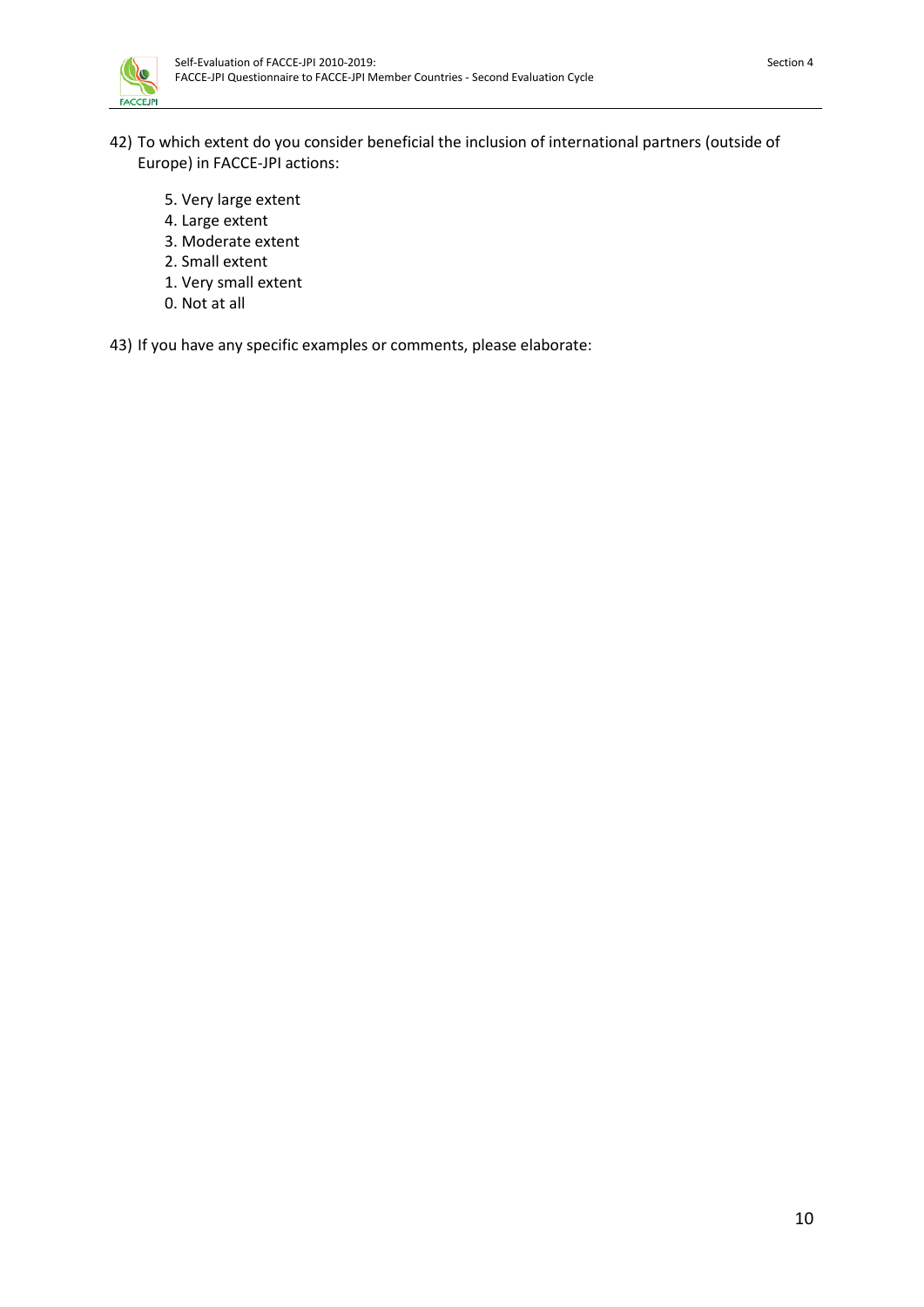

## **Section 5 - Review of recommendations from first evaluation cycle**

*Section 5 asks about the extent to which the recommendations and suggestions emerging from the first cycle of evaluation have been taken into account. If your country joined FACCE-JPI after 2016 (Hungary, Latvia, Lithuania), please move on to the next section. This section is divided into four subsections:* 

- *5A) Operational level*
- *5B) National ownership and strategic alignment*
- *5C) FACCE-JPI actions*
- *5D) Instruments used to implement the Strategic Research Agenda:*

#### *5A) Operational level*

- 44) To which extent do you agree that GB meetings have become more efficient by considering
	- the communication of status updates of on-going FACCE-JPI actions to GB members
	- the preparation of clear and short GB papers
	- the communication of decisions to be taken and follow-up actions
	- the minimization of procedural items in GB meetings.
	- 5. Very large extent
	- 4. Large extent
	- 3. Moderate extent
	- 2. Small extent
	- 1. Very small extent
	- 0. Not at all

45) If you have any specific examples or comments, please elaborate:

#### *5B) National ownership and strategic alignment*

- 46) The first evaluation report emphasised to re-consider the recommendations of the FACCE-JPI Working Group on National Ownership, who advised members of the GB in May 2016
	- to inspire/empower functional structures support national ownership for joint programming and
	- to enhance and promote the dissemination of FACCE-JPI activities and results at the national level, including the highest political level.

To which extent do you agree that those recommendations from the report have been taken into account to date within your country:

- 5. Very large extent
- 4. Large extent
- 3. Moderate extent
- 2. Small extent
- 1. Very small extent
- 0. Not at all
- 47) If you have any specific examples or comments (especially on barriers to take these recommendations into account and on possible solutions), please elaborate: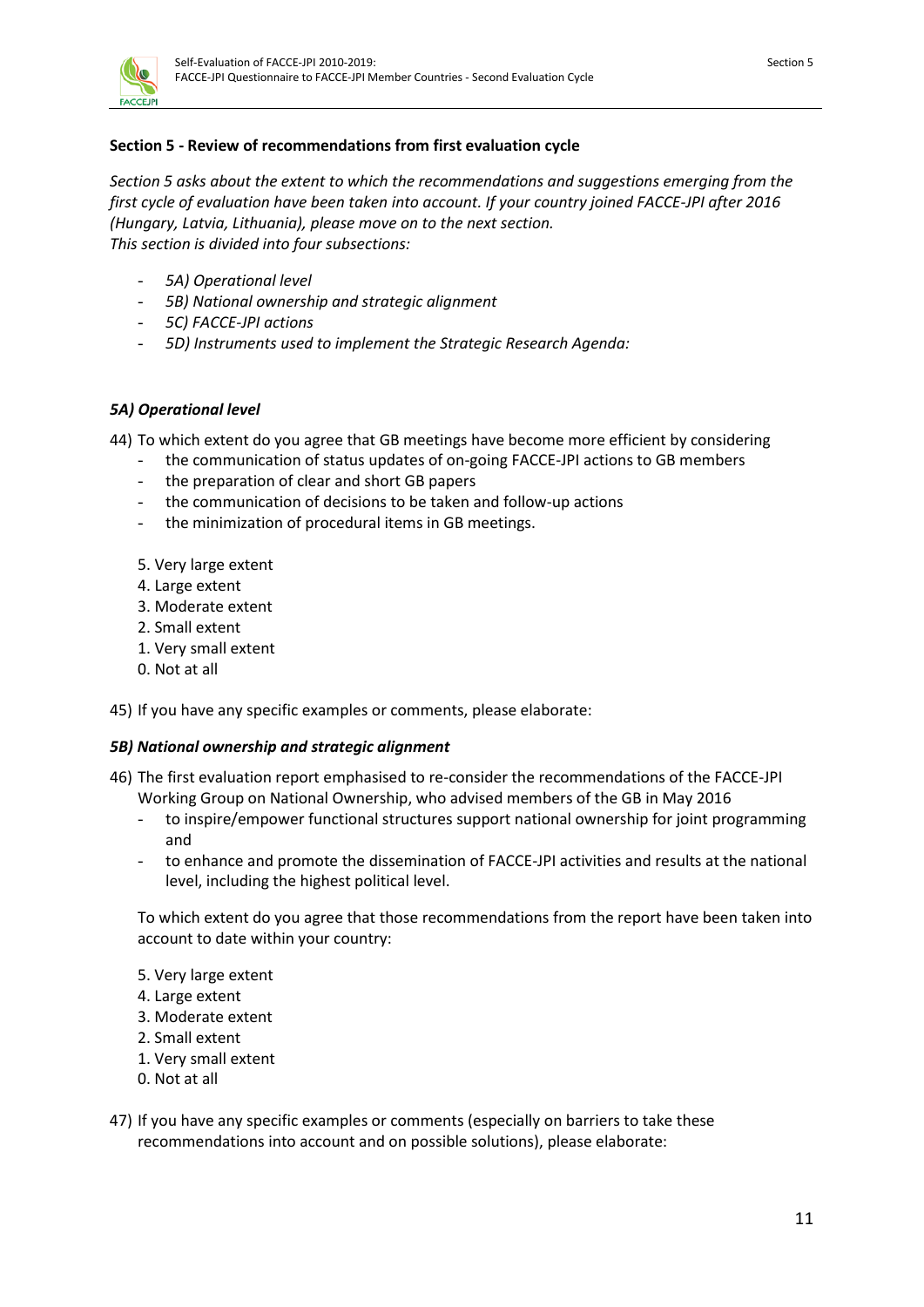

48) The report of the FACCE-JPI Working Group on National Ownership further recommended to facilitate high-level agreements between senior figures in charge of core national budgets.

To which extent do you agree that this has been advanced in your country:

- 5. Very large extent
- 4. Large extent
- 3. Moderate extent
- 2. Small extent
- 1. Very small extent
- 0. Not at all
- 49) If you have any specific examples or comments (especially on barriers to take these recommendations into account and on possible solutions), please elaborate:

#### *5C) FACCE-JPI actions*

- 50) To which extent do you agree that Core Theme 3 has been advanced further since the last evaluation in 2016:
	- 5. Very large extent
	- 4. Large extent
	- 3. Moderate extent
	- 2. Small extent
	- 1. Very small extent
	- 0. Not at all
- 51) If you have any specific examples or comments, please elaborate:
- 52) To which extent do you agree that outcomes and impacts of actions have been communicated to provide evidence base of achievements and thereby improving FACCE-JPI's visibility and national commitment:
	- 5. Very large extent
	- 4. Large extent
	- 3. Moderate extent
	- 2. Small extent
	- 1. Very small extent
	- 0. Not at all
- 53) If you have any specific examples or comments, please elaborate:
- 54) To which extent do you agree that the inclusion of international partners has been promoted in a targeted and selective way:
	- 5. Very large extent
	- 4. Large extent
	- 3. Moderate extent
	- 2. Small extent
	- 1. Very small extent
	- 0. Not at all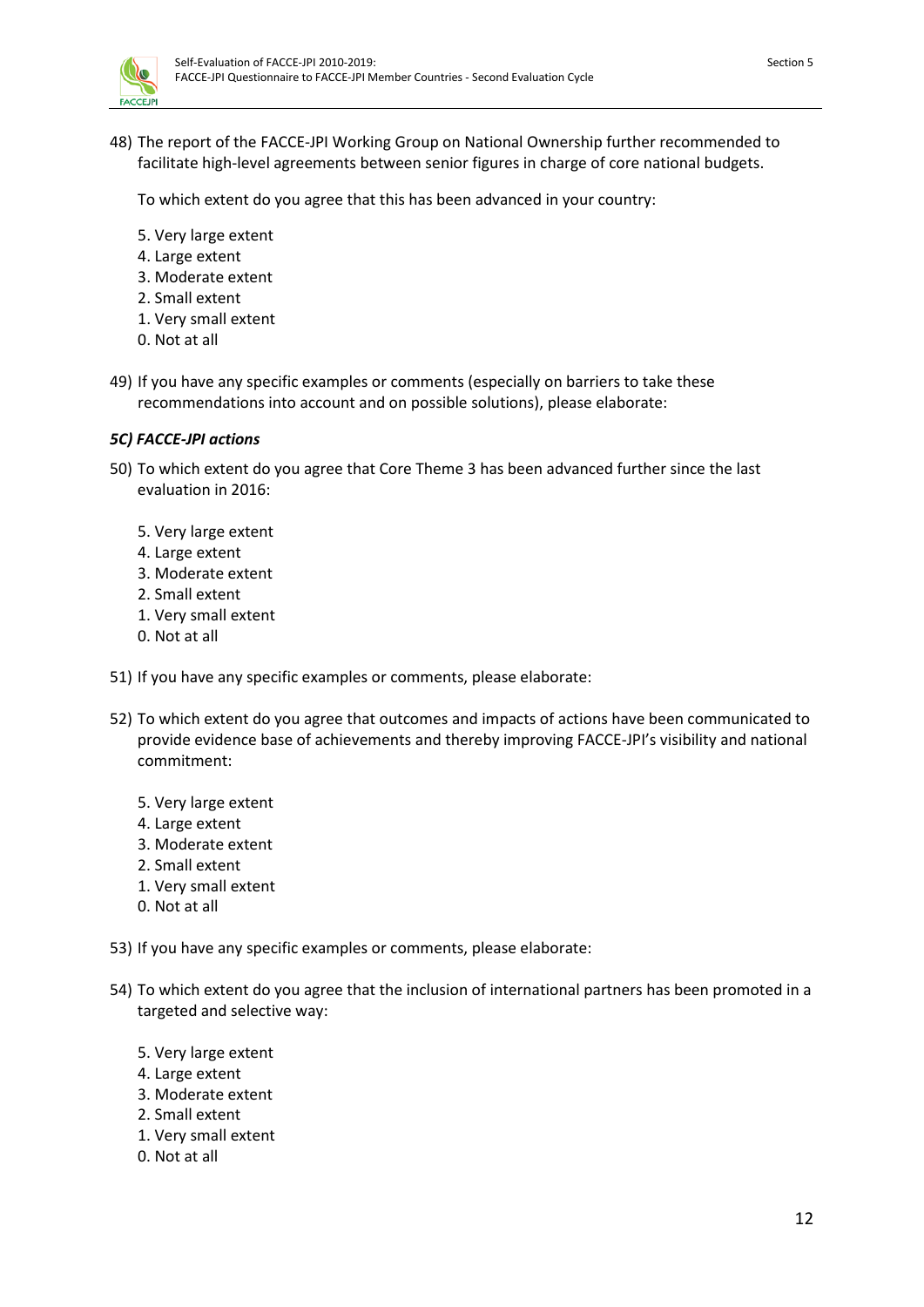55) If you have any specific examples or comments, please elaborate:

## *5D) Instruments used to implement the Strategic Research Agenda:*

- 56) To which extent do you agree that the demand to use the Knowledge Hub model for further alignment actions has been taken into account:
	- 5. Very large extent
	- 4. Large extent
	- 3. Moderate extent
	- 2. Small extent
	- 1. Very small extent
	- 0. Not at all
- 57) If you have any specific examples or comments, please elaborate:
- 58) To which extent do you agree that purposes of workshops have been clearly defined when chosen as an instrument to address priorities:
	- 5. Very large extent
	- 4. Large extent
	- 3. Moderate extent
	- 2. Small extent
	- 1. Very small extent
	- 0. Not at all
- 59) If you have any specific examples or comments, please elaborate: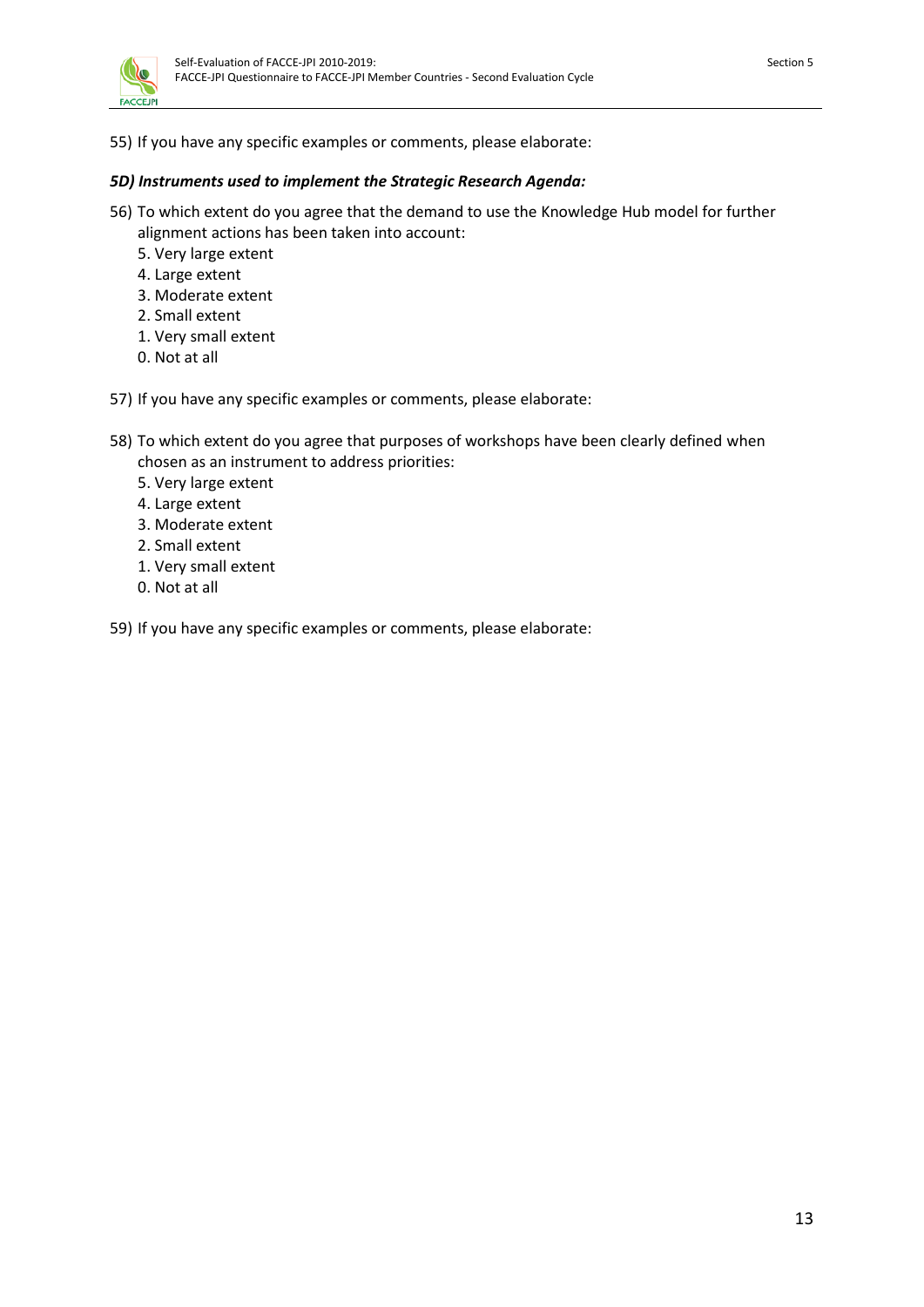

#### **Section 6 – Future expectations**

*Section 6 addresses the expectations on the future outputs of FACCE-JPI.*

- 60) Please estimate how large an increase or decrease in funding your country is expected to allocate **for research in the broad area** of food security, agriculture and climate change in the next 5 years:
	- 1. More than 5% increase
	- 2. Between 0.1 % and 5% increase
	- 3. No change
	- 4. Between 0.1 % and 5% decrease
	- 5. More than 5% decrease
- 61) In case your country considers to increase or decrease the amount of funding **for research in the broad area** of food security, agriculture and climate change, please state the reasons (e.g. not in line with the country's priority,…):
- 62) Please estimate how large an increase or decrease in funding your country is expected to allocate **for FACCE-JPI actions** in the next 5 years:
	- 1. More than 5% increase
	- 2. Between 0.1 % and 5% increase
	- 3. No change
	- 4. Between 0.1 % and 5% decrease
	- 5. More than 5% decrease
- 63) In case your country considers to increase or decrease the amount of funding for **FACCE-JPI actions** please state the reasons (e.g. not in line with the country's priority,…):

To which extent do you assess the importance firstly, **for your country**, and secondly, **for FACCE-JPI as a whole,** of each of the following (Question 64-84)?

- 64) To which extent do you assess the importance for your country of **further aligning the national strategies** on food security, agriculture and climate change?
	- 5. Very large extent
	- 4. Large extent
	- 3. Moderate extent
	- 2. Small extent
	- 1. Very small extent
	- 0. Not at all
- 65) To which extent do you assess the importance for FACCE-JPI of **further aligning the national strategies** on food security, agriculture and climate change?
	- 5. Very large extent
	- 4. Large extent
	- 3. Moderate extent
	- 2. Small extent
	- 1. Very small extent
	- 0. Not at all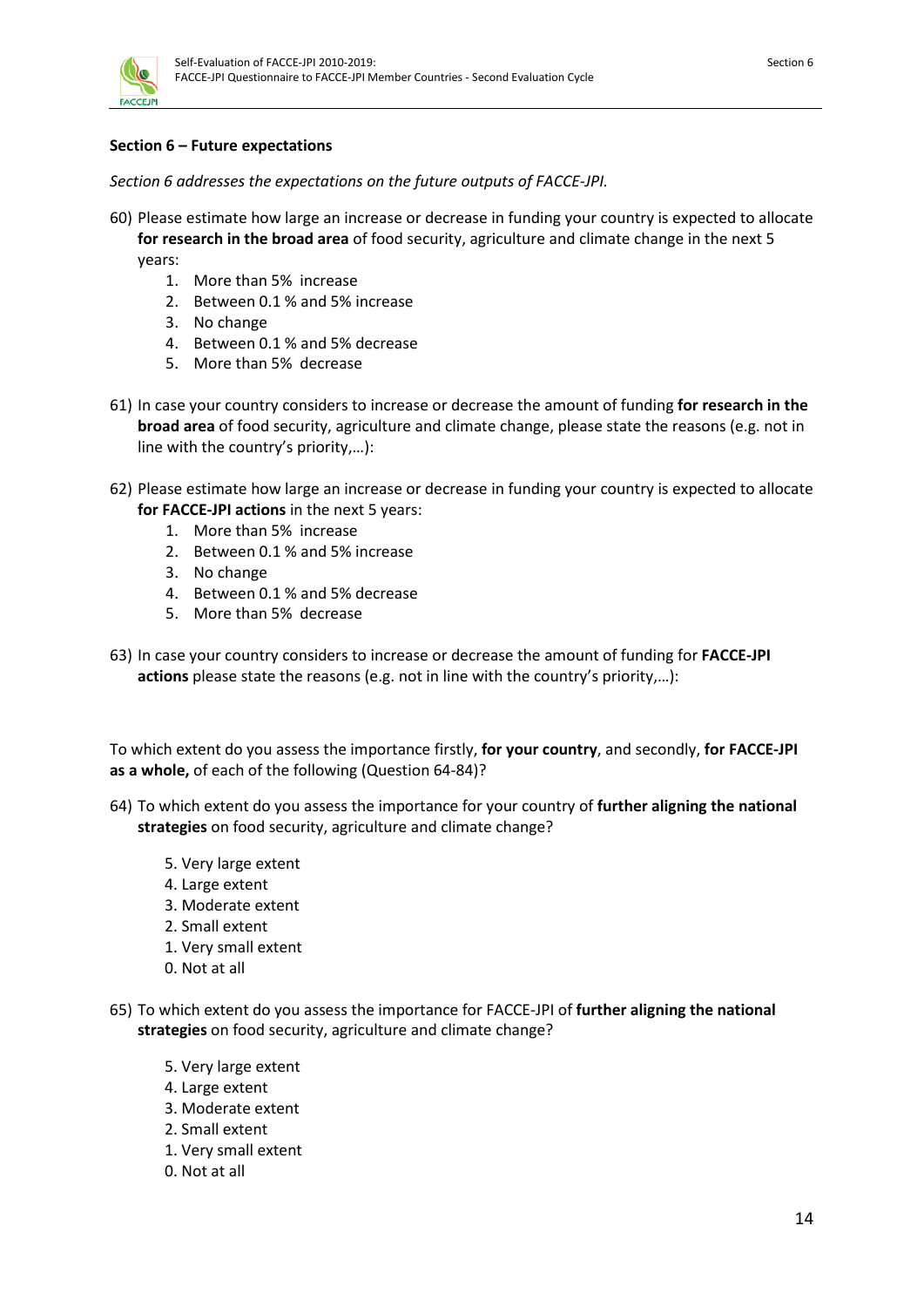

- 66) To which extent do you assess the importance for your country of **increasing the funding** allocated to **national research** in the area of food security, agriculture and climate change?
	- 5. Very large extent
	- 4. Large extent
	- 3. Moderate extent
	- 2. Small extent
	- 1. Very small extent
	- 0. Not at all
- 67) To which extent do you assess the importance for FACCE-JPI of **increasing the funding** allocated to **national research** in the area of food security, agriculture and climate change?
	- 5. Very large extent
	- 4. Large extent
	- 3. Moderate extent
	- 2. Small extent
	- 1. Very small extent
	- 0. Not at all
- 68) To which extent do you assess the importance for your country of **increasing the national funding** allocated to **transnational activities** in the area of food security, agriculture and climate change?
	- 5. Very large extent
	- 4. Large extent
	- 3. Moderate extent
	- 2. Small extent
	- 1. Very small extent
	- 0. Not at all
- 69) To which extent do you assess the importance for FACCE-JPI of **increasing the national funding** allocated to **transnational activities** in the area of food security, agriculture and climate change?
	- 5. Very large extent
	- 4. Large extent
	- 3. Moderate extent
	- 2. Small extent
	- 1. Very small extent
	- 0. Not at all
- 70) To which extent do you assess the importance of **increasing the European Commission funding of research** in the area of food security, agriculture and climate change in your country?
	- 5. Very large extent
	- 4. Large extent
	- 3. Moderate extent
	- 2. Small extent
	- 1. Very small extent
	- 0. Not at all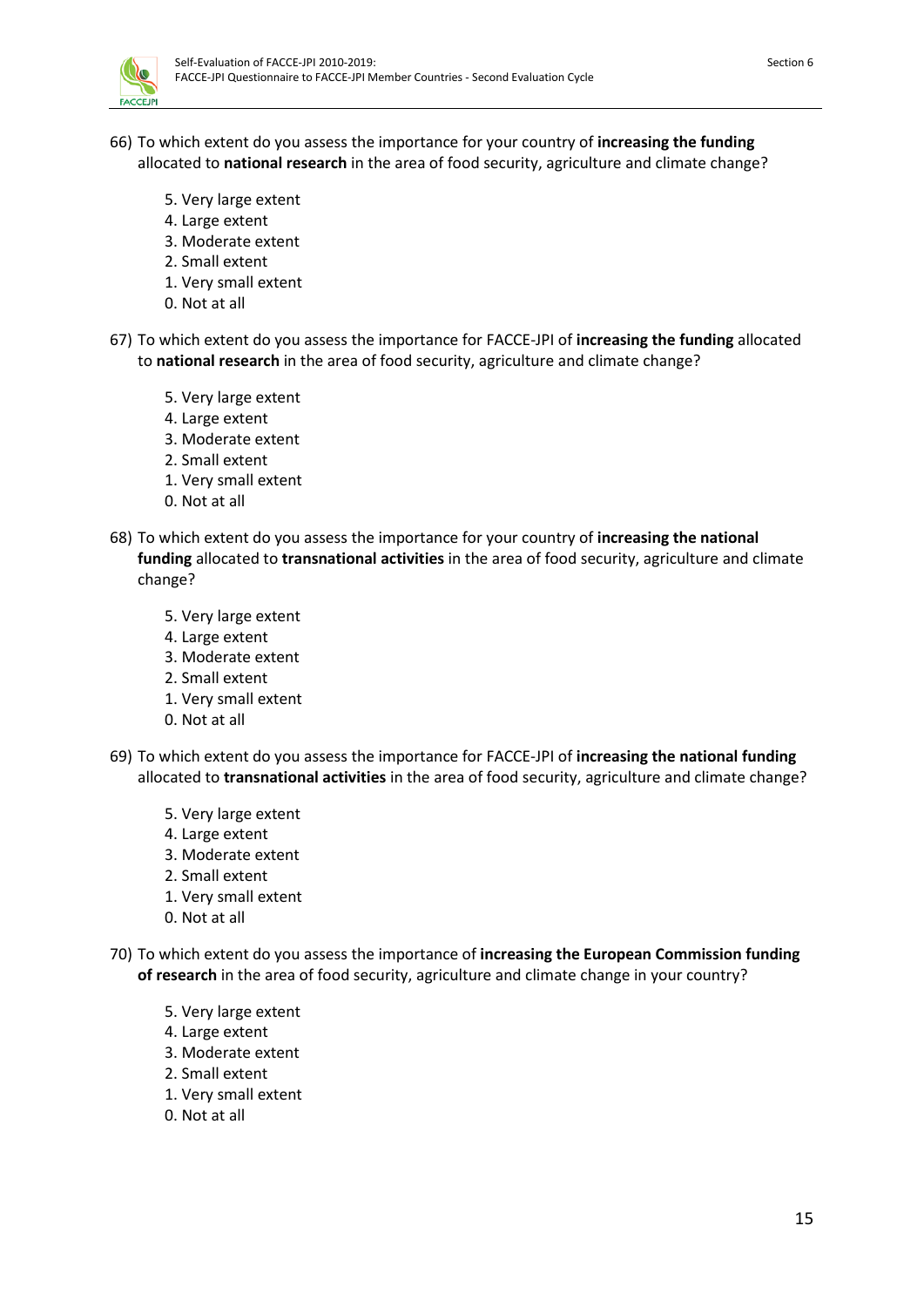

- 71) To which extent do you assess the importance of **increasing the European Commission funding of research** in the area of food security, agriculture and climate change for FACCE-JPI?
	- 5. Very large extent
	- 4. Large extent
	- 3. Moderate extent
	- 2. Small extent
	- 1. Very small extent
	- 0. Not at all
- 72) To which extent do you assess the importance for your country of **aligning national research programmes** (e.g. through mechanisms such as Thematic Annual Programming) in the area of food security, agriculture and climate change?
	- 5. Very large extent
	- 4. Large extent
	- 3. Moderate extent
	- 2. Small extent
	- 1. Very small extent
	- 0. Not at all
- 73) To which extent do you assess the importance for FACCE-JPI of **aligning national research programmes** (e.g. through mechanisms such as Thematic Annual Programming) in the area of food security, agriculture and climate change?
	- 5. Very large extent
	- 4. Large extent
	- 3. Moderate extent
	- 2. Small extent
	- 1. Very small extent
	- 0. Not at all
- 74) If any, what do you regard to be the main obstacles for the alignment of national research programmes, and how could these be overcome?
- 75) To which extent do you assess the importance for your country of **increasing the number of researchers** working in the area of food security, agriculture and climate change?
	- 5. Very large extent
	- 4. Large extent
	- 3. Moderate extent
	- 2. Small extent
	- 1. Very small extent
	- 0. Not at all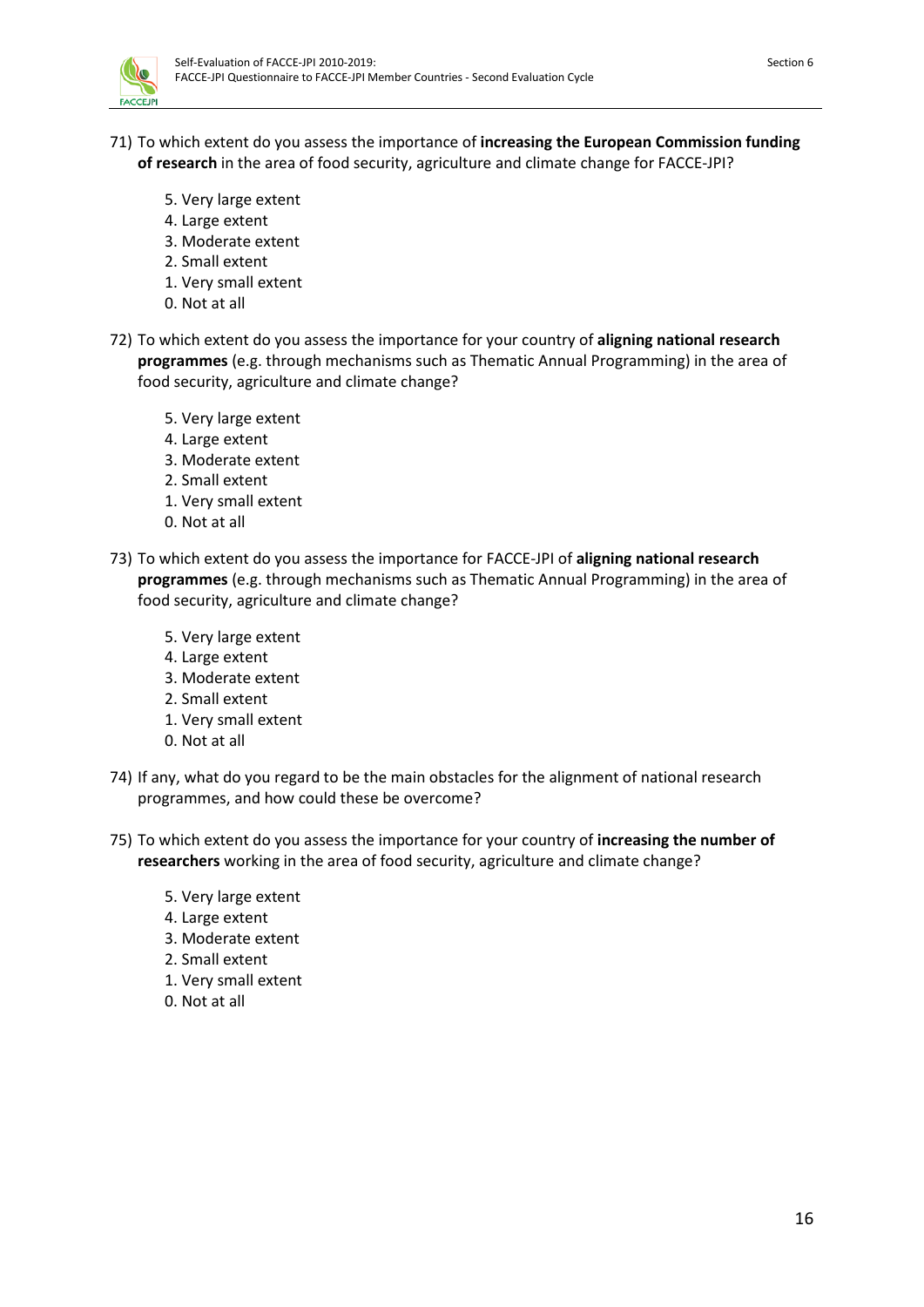

- 76) To which extent do you assess the importance for FACCE-JPI of **increasing the number of researchers** working in the area of food security, agriculture and climate change?
	- 5. Very large extent
	- 4. Large extent
	- 3. Moderate extent
	- 2. Small extent
	- 1. Very small extent
	- 0. Not at all
- 77) To which extent do you assess the importance for your country of **increasing collaborations between current researchers** within food security, agriculture and climate change?
	- 5. Very large extent
	- 4. Large extent
	- 3. Moderate extent
	- 2. Small extent
	- 1. Very small extent
	- 0. Not at all
- 78) To which extent do you assess the importance for FACCE-JPI of **increasing collaborations between current researchers** within food security, agriculture and climate change?
	- 5. Very large extent
	- 4. Large extent
	- 3. Moderate extent
	- 2. Small extent
	- 1. Very small extent
	- 0. Not at all
- 79) To which extent do you assess the importance for your country **of increasing the scientific impact of European research** on food security, agriculture and climate change?
	- 5. Very large extent
	- 4. Large extent
	- 3. Moderate extent
	- 2. Small extent
	- 1. Very small extent
	- 0. Not at all
- 80) To which extent do you assess the importance for FACCE-JPI **of increasing the scientific impact of European research** on food security, agriculture and climate change?
	- 5. Very large extent
	- 4. Large extent
	- 3. Moderate extent
	- 2. Small extent
	- 1. Very small extent
	- 0. Not at all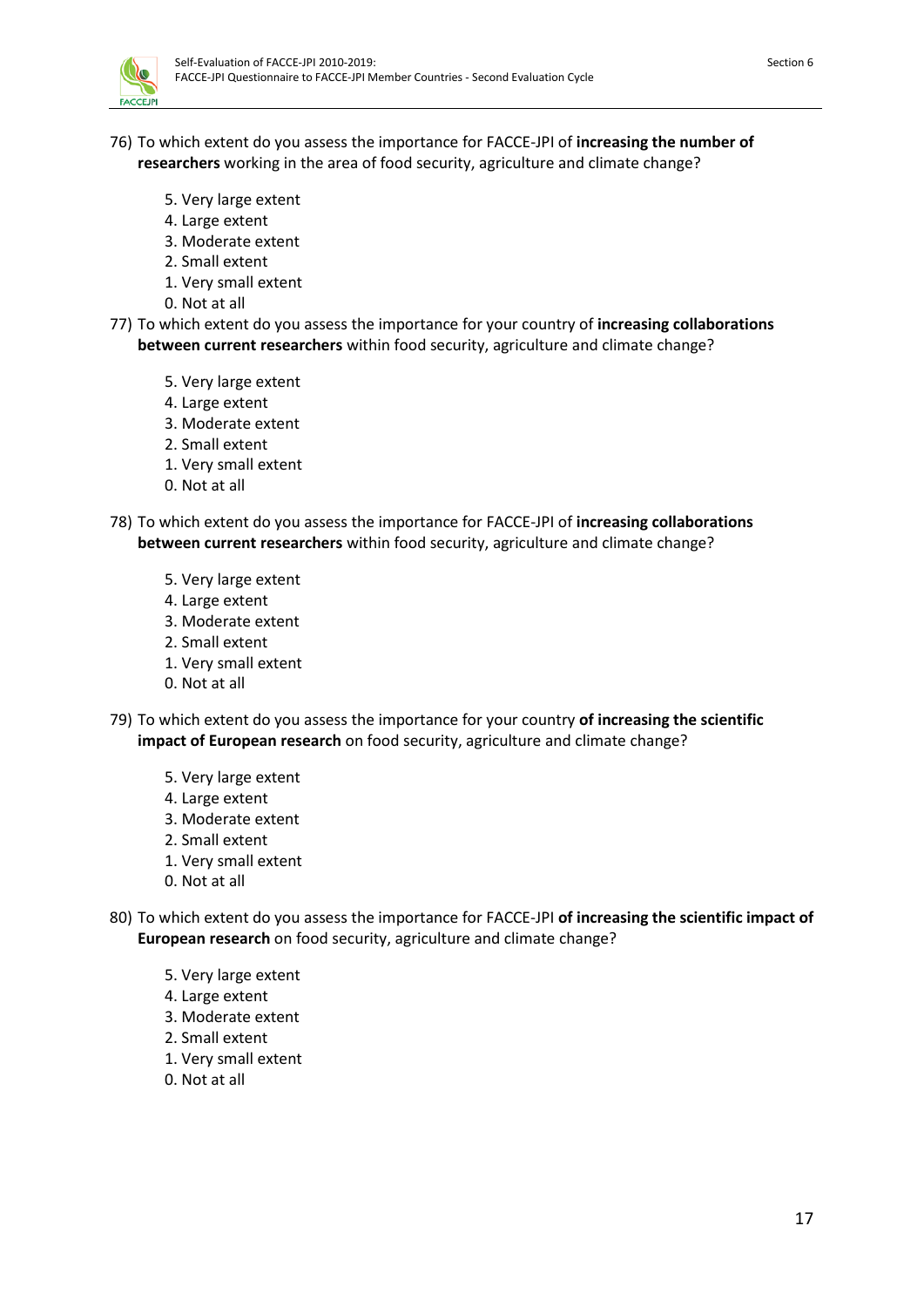- 81) To which extent do you assess the importance for your country of increasing collaboration in **sharing existing research infrastructure** in the area of food security, agriculture and climate change?
	- 5. Very large extent
	- 4. Large extent
	- 3. Moderate extent
	- 2. Small extent
	- 1. Very small extent
	- 0. Not at all
- 82) To which extent do you assess the importance for FACCE-JPI of increasing collaboration in **sharing existing research infrastructure** in the area of food security, agriculture and climate change?
	- 5. Very large extent
	- 4. Large extent
	- 3. Moderate extent
	- 2. Small extent
	- 1. Very small extent
	- 0. Not at all
- 83) To which extent do you assess the importance for your country of **developing new research infrastructures** in the area of food security, agriculture and climate change?
	- 5. Very large extent
	- 4. Large extent
	- 3. Moderate extent
	- 2. Small extent
	- 1. Very small extent
	- 0. Not at all
- 84) To which extent do you assess the importance for FACCE-JPI of **developing new research infrastructures** in the area of food security, agriculture and climate change?
	- 5. Very large extent
	- 4. Large extent
	- 3. Moderate extent
	- 2. Small extent
	- 1. Very small extent
	- 0. Not at all
- 85) To which extent do you expect the FACCE-JPI Strategic Research Agenda to be taken into account in your country's national research programmes in the next 5 years?
	- 5. Very large extent
	- 4. Large extent
	- 3. Moderate extent
	- 2. Small extent
	- 1. Very small extent
	- 0. Not at all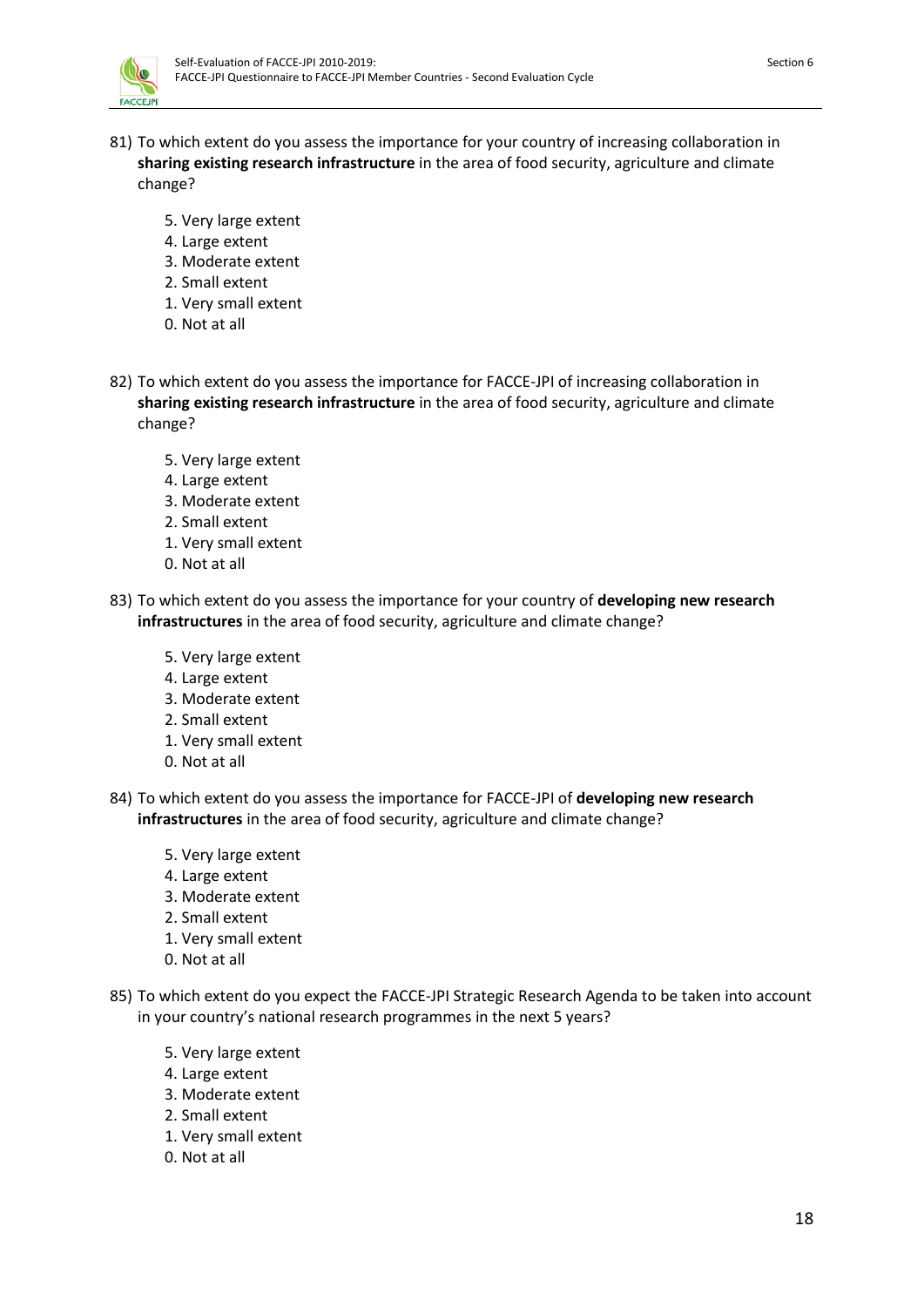

- 86) To which extent do you consider that FACCE-JPI is meeting your expectations of outputs in the area of food security, agriculture and climate change?
	- 5. Very large extent
	- 4. Large extent
	- 3. Moderate extent
	- 2. Small extent
	- 1. Very small extent
	- 0. Not at all
- 87) If you have any comments on the expectations of the future output of FACCE-JPI, please elaborate: